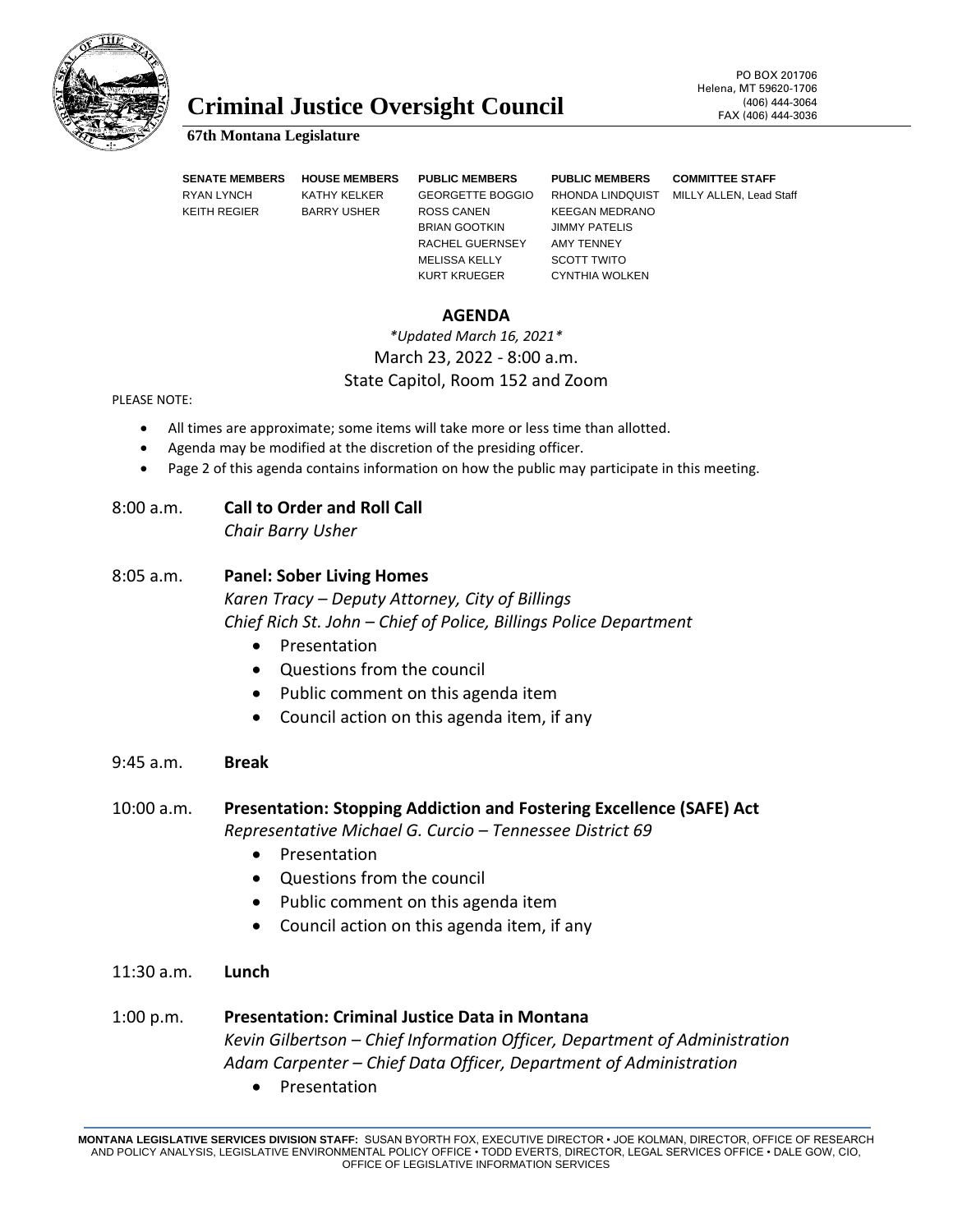- Questions from the council
- Public comment on this agenda item
- Council action on this agenda item, if any

2:00 p.m. **Panel: 2017 Criminal Justice Bill Package** *Vice Chair Jimmy Patelis, Senator Ryan Lynch, Deputy Director Cynthia Wolken*

- **Presentation**
- Questions from the council
- Public comment on this agenda item
- Council action on this agenda item, if any
- 3:00 p.m. **Public Comment** on any matter under the jurisdiction of the Criminal Justice Oversight Council that is not mentioned on this agenda
- 3:15 p.m. **Break**

### 3:30 p.m. **Work Session**

- Overview of topics for next meeting
- Council requests for future meeting research and agenda items
- Other council business

4:30 p.m. **Adjourn** 

### **COUNCIL MATERIALS AND COMMUNICATIONS**

Council materials, including agendas, minutes, and public comment, are public record. To download current and past council materials, view a list of council members, and sign up for meeting notices and other council communications, please go to the website: <https://leg.mt.gov/committees/interim/cjoc/>

### **PUBLIC PARTICIPATION**

*Registration deadline for virtual public comment: March 22, 5:00 p.m.*

The public may attend the meeting and offer public comment in the Capitol or provide public comment either remotely via Zoom or in writing.

#### *Public Comment:*

The presiding officer will announce opportunities for public comment. Please note that the council may be slightly ahead or behind the agenda when it is time for public comment.

In person: A podium with microphone is available for your public comment. You are welcome to leave written comment for the council instead of or in addition to your spoken comment. (See "In writing," next page.)